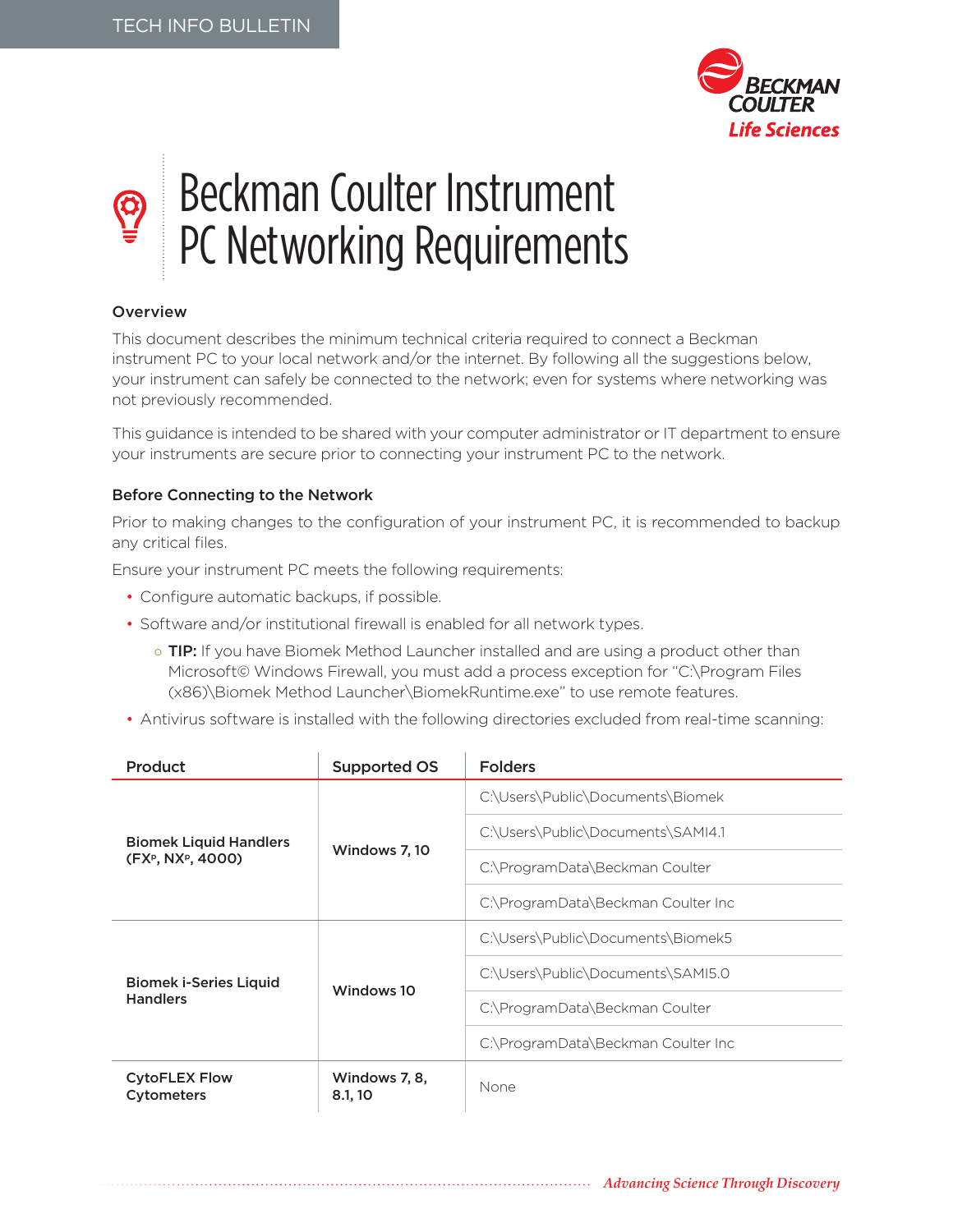| <b>Vi-CELL BLU</b><br><b>CellMek SPS</b><br><b>Aquios CL</b> | Windows 10    | Systems are configured with McAfee Application<br>control. Software should not be modified or<br>removed. Refer to IFU for additional information. |
|--------------------------------------------------------------|---------------|----------------------------------------------------------------------------------------------------------------------------------------------------|
| Data Innovations<br><b>Instrument Manager</b>                | Windows 7, 10 | C:\instrument manager                                                                                                                              |
|                                                              |               | C:\intersystems                                                                                                                                    |
|                                                              |               | C:\Program Files (x86) or Program Files\Common<br>Files\Data Innovations\Instrument Manager                                                        |
|                                                              |               | C:\Program Files (x86) or Program Files\Common<br>Files\InterSystems                                                                               |
|                                                              |               | C:\WINDOWS\system32\sx32w.dll file (if<br>available)                                                                                               |
| <b>Navios EX</b><br><b>Navios</b>                            | Windows 10    | Systems are configured with McAfee Application<br>control. Software should not be modified or<br>removed. Refer to IFU for additional information. |
| <b>DxFlex</b><br><b>CytoFlex SRT</b>                         | Windows 10    | McAfee Application Control is the suggested<br>malware protection software. Refer to IFU for<br>additional information.                            |

- Microsoft<sup>®</sup> Windows AutoPlay disabled
- Microsoft<sup>®</sup> Windows Update enabled for critical updates
	- o TIP: If updates have not been previously downloaded, perform a one-time download of the Cumulative Update package from a secure machine and install on each system prior to connecting to the network. Ensure all updates are downloaded and installed prior to connecting to the internet for the first time.

For Navios EX, Navios, CellMek SPS, DxFLEX, Aquios CL, and Data Innovations Instrument Manager automatic updates should remain disabled. Cumulative security updates should be manually applied after they are validated and approved by Beckman Coulter (Navios EX, Navios, CellMek SPS, DxFLEX, Aquios CL, CytoFLEX SRT) or Data Innovations (Instrument Manager).

For Vi-CELL BLU analyzers, OS updates are installed as part of software upgrades.

• Check with your IT department and review the security appendix in the IFU to ensure any additional requirements are configured.

If the preceding firewall and/or antivirus requirements are not already implemented through 3rd party software on the instrument PC and there are no security recommendations in your IFU, the following free firewall and antivirus software is included with Microsoft<sup>®</sup> Windows:

- Microsoft<sup>®</sup> Windows Firewall
- Microsoft<sup>®</sup> Windows Defender (antivirus)

After implementing the above network security requirements, the machine may be safely connected to the local network and/or internet.